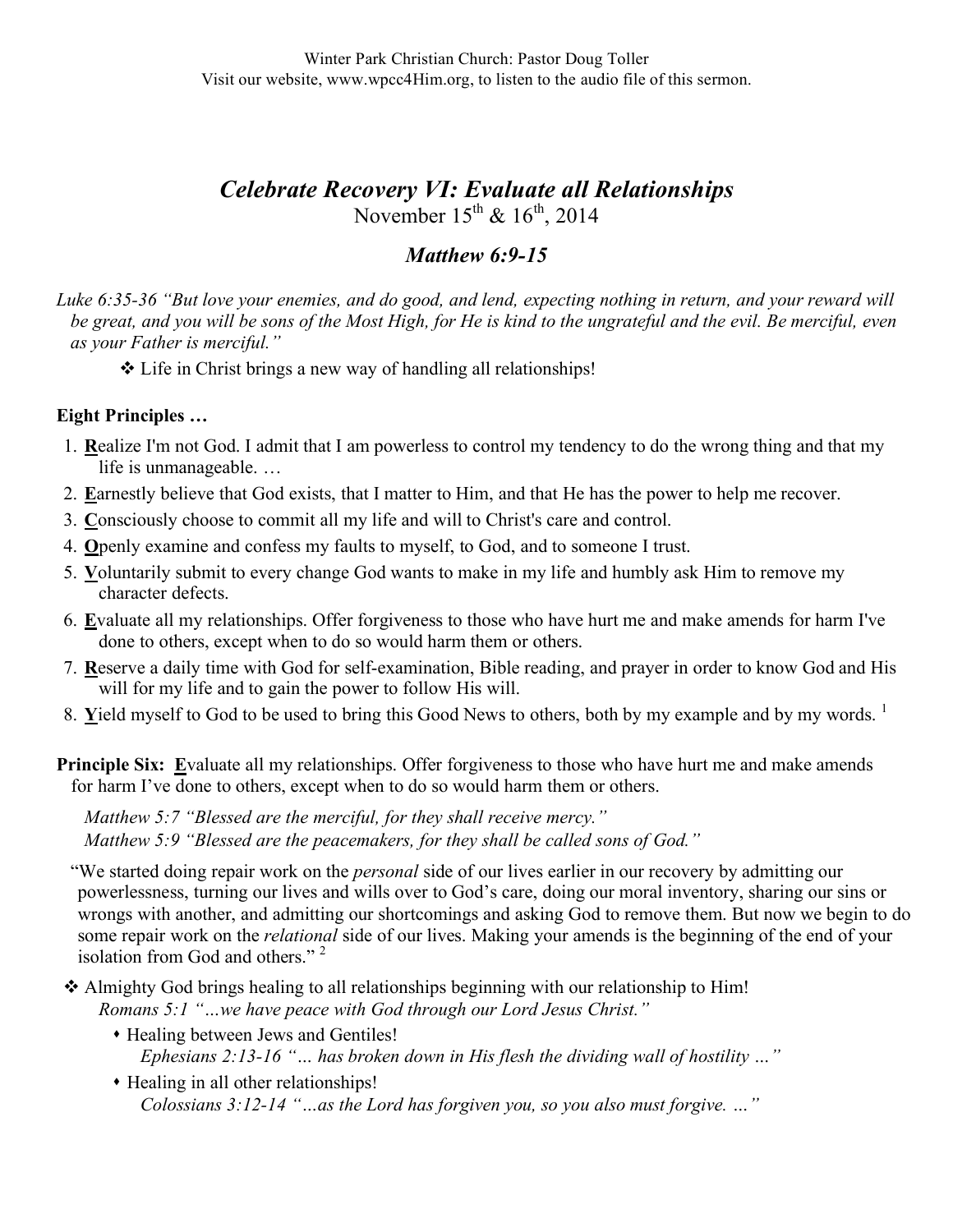All healing in relationships begins with forgiveness.

"In order to be completely free from your resentments, anger, fears, shame, and guilt, you need to give and accept *forgiveness* in all areas of your life. If you do not, your recovery will be stalled and thus incomplete."<sup>2</sup>

*Jeremiah 6:14 "They have healed the wound of my people lightly, saying, 'Peace, peace,' when there is no peace.*

*Jeremiah 6:14 "You can't heal a wound by saying it's not there!* …" (TLB)

"Forgiveness is all about letting go." <sup>2</sup>

"… forgiveness is a process. You need to be willing to be willing, but to be truly free, you must let go of the pain of the past harm and abuse caused by others."<sup>2</sup>

**Step Eight**: We made a list of all persons we had harmed and became willing to make amends to them all. *Luke 6:31 "And as you wish that others would do to you, do so to them."*

*Amend*: "To correct; to supply a defect; to improve or make better, ..."<sup>3</sup>

"Make a list of all persons who have harmed us and become willing to seek God's help in forgiving our perpetrators, as well as forgiving ourselves. Realize we've also harmed others and become willing to make amends to them."<sup>2</sup>

*Matthew 5:23-24 "So if you are offering your gift at the altar and there remember that your brother has something against you, leave your gift there before the altar and go. First be reconciled to your brother, and then come and offer your gift."*

**Step Nine**: We made direct amends to such people whenever possible, except when to do so would injure them or others.

### **AMENDS**

**A**dmit the hurt and the harm

"Your feelings have been bottled up far, far too long, and that has interfered with all your important relationships."<sup>2</sup>

**M**ake a list

"These are the people you have hurt or have hurt you."  $2^{\circ}$ 

**E**ncourage on another

"It has been said that encouragement is oxygen to the soul." <sup>2</sup>

*Hebrews 10:24 "And let us consider how to stir up one another to love and good works,"*

#### **N**ot for them

"You need to approach those to whom you are offering your forgiveness or amends humbly, honestly, sincerely, and willingly. Don't offer excuses or attempt to justify your actions; focus only on your part. In five words, here's the secret to making successful amends: *Do not expect anything back!*" <sup>2</sup>

"Principle 6 says that  $\underline{I}$  am responsible to 'make amends for the harm [or hurt] I've done to others."<sup>2</sup>

Ezekiel 33:14-16

**D**o it at the right time

*Ecclesiastes 3:1 "…a time for every matter under heaven:"*

Pray for God's guidance!

**S**tart living the promises of recovery

"As we complete this principle, we will discover God's gift of true freedom from our past."  $2$